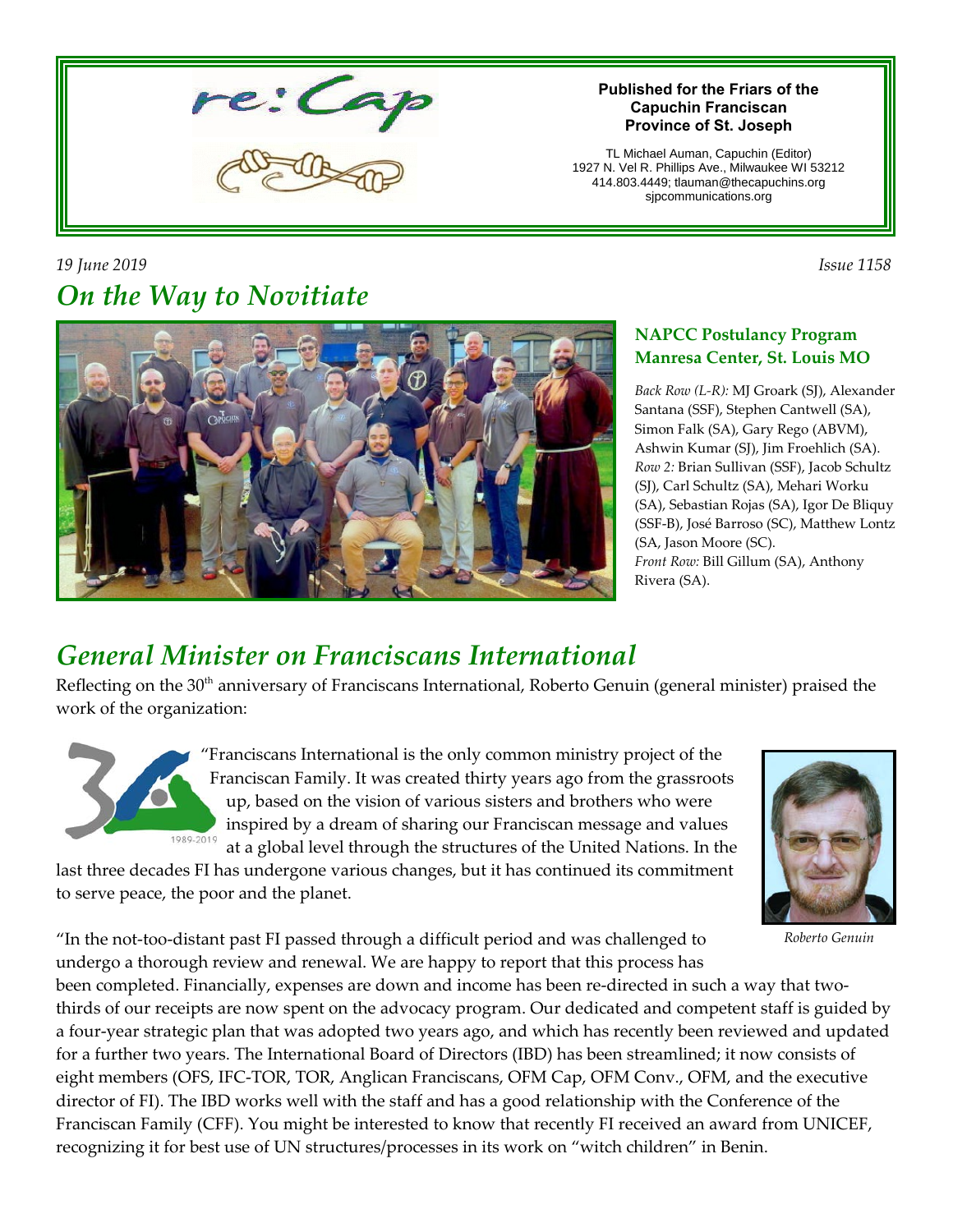"As we celebrate this  $30<sup>th</sup>$  anniversary, we are thankful for the work of so many who have made FI into an organization that is highly respected at the UN: by the UN staff, by country delegations, by other religious groups, and by fellow NGOs and other civil society organizations that work together with us. At the same time, we need to look to the future. While the current situation of FI is "balanced," finances are still tight and challenging. We do not look to become a huge organization, but we would be able to do our work at the UN more effectively if the staff were not so pressed to find the time to request the resources needed to make our operation run." *(17 April 2019)*

# *Province Celebrates Jubilarians*

*The religious jubilees of our brothers will be celebrated in July at St. Lawrence in Mt. Calvary WI. We continue featuring short bios of our jubilarians as we near the jubilee event.*



Kenan Siegel celebrates 70 years as a professed Capuchin friar this year. Born in Sheboygan, Wisconsin, Kenan joined the Capuchins in 1949. He has served in ministry at the provincialate in Detroit, and for many years at St. Lawrence Seminary in Mt. Calvary, Wisconsin.

"Celebrating a jubilee is another way to express my appreciation for my vocation to serve God and his people as a Capuchin friar of the Province of St. Joseph," said Kenan. "Together with that appreciation is the acknowledgment of being inspired by the example of St. Francis

of Assisi and the many with whom I have been associated. I have been truly blessed and thankful to be called to serve God and His people for so many years in a variety of ways."

Jerry Smith, executive director emeritus of the Capuchin Soup Kitchen, celebrates 40 years as a professed friar. A native of Owatonna MN, Jerry joined the Capuchins in 1979 and entered pastoral ministry in 1984 in Milwaukee. His assignments included serving as chaplain at the Milwaukee County Jail, and then executive director of the Capuchin Soup Kitchen, an assignment he held through 2017. Jerry is currently residing at St. Benedict the Moor Friary in Milwaukee.



"I am overflowing with gratitude to God and to the brotherhood as I celebrate forty years as a Capuchin friar. During these years it has been my privilege to share life with the brothers and with some of the poorest of the poor. My heart and my entire life have been forever changed. There have been difficulties and setbacks along the way, but if given the chance, I would say 'Yes' all over again—in a minute."



Paul Craig celebrates 60 years as a Capuchin friar this year. Paul joined the order in 1959, and served on the faculty and staff of St. Lawrence Seminary in Mt. Calvary, Wisconsin for many years, and later ministered in the Middle East. Paul is a native of Redfield, South Dakota.

"I am grateful to the Lord for the gift of having been immersed in the charism of Francis of Assisi though my membership in the Capuchin Province of St. Joseph," said Paul. "Reflecting on the words and life of Francis — and doing my best to live by them — has given me a

perspective on creation and humanity which has enabled me to minister and serve wherever I have been."

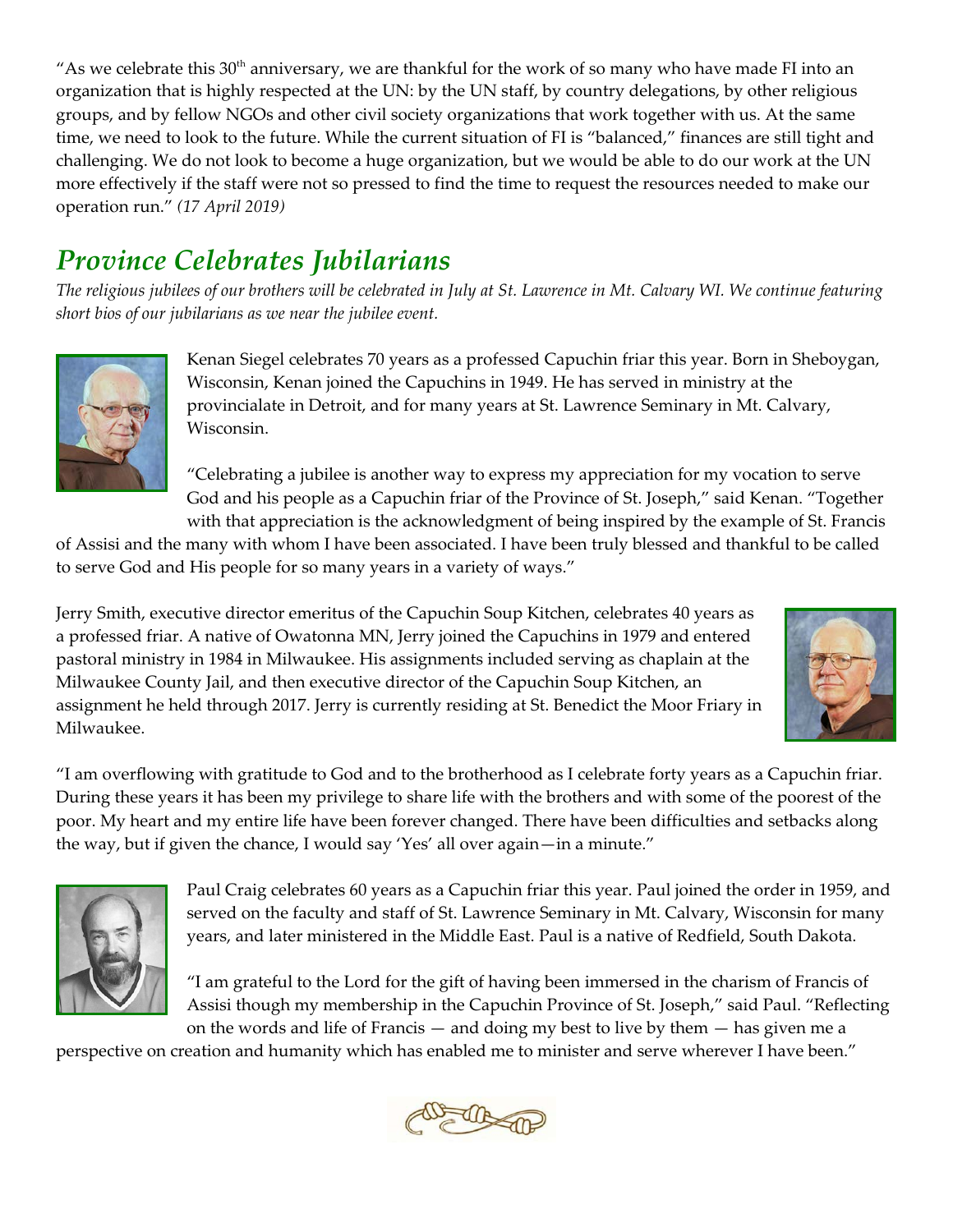Thomas Hill celebrates 60 years as a Capuchin friar, having completed his novitiate in Baraga, Michigan in 1959. Thomas is a native of Fond du Lac WI. He has served in ministry in a variety of ways throughout the province as well as in Newfoundland, Canada. Among his ministries as a Capuchin, Tom helped form young Catholics through campus ministry, as well as supporting and strengthening the sacrament of marriage through his work with the National Marriage Encounter movement.





Larry LaCross, born in Alpena MI, celebrates 50 years as a Capuchin this year, having joined the order in 1969. Larry currently serves as the local minister at St. Bonaventure Monastery in Detroit. Past assignments include development director for the province, as well as a year in Australia serving at a parish.

"In my fifty years as a Capuchin, I have been blessed in so many ways," said Larry. "The communities I have lived in have been life-giving with the basics of our way of life,

community prayer, meals and recreation together. The province has always kept pace with our changing reality in many ways for which I am grateful. Most of my ministries have been internal. I have been gifted with fine people to minister with, who believe in our way of life. For me, I will always be grateful for the opportunity to care for our sick and elderly friars. Caring for one another in community is of utmost importance to me. Hopefully, my future years will be as happy and rewarding as the first fifty."

Joseph Howe celebrates 60 years as a professed Capuchin friar this year. A native Detroiter, Joe joined the Capuchins in 1959. During his 60 years as a friar, Joe has ministered throughout the Midwest. He was called to serve at the Capuchin general curia, our headquarters, in Rome from 1970-1976. Joe currently ministers at Capuchin Retreat in Washington Township MI north of Detroit.



"I consider it an honor to have served God for over 60 years as a Capuchin friar. At 90 years of age, I have been blessed in countless ways, and I am forever thankful that my patron, St. Joseph, has always come to me," said Joe. "Although this journey that God has commissioned me for has led me to many places, for now, I will humbly continue to serve at the Capuchin Retreat."



Augustine "Gus" Cops celebrates his  $60<sup>th</sup>$  jubilee year as a Capuchin friar. Gus, a native of the Netherlands, joined the Capuchins in 1959. He currently resides in the Milwaukee area. Gus has ministered at St. Lawrence Seminary, the Capuchin Soup Kitchen, as a preacher at the former Saint Clare Capuchin Retreat, as well as in pastoral ministry in Illinois, Wisconsin, Montana and Michigan.

"I'm very thankful to God for calling me to be a Capuchin Franciscan. St. Francis and many friars have been an inspiration to me," said Gus. "It has been a privilege to serve God's people in a variety of ministries."



*re:Cap* **offers prayerful best wishes to all of our 2019 jubilarians. We'll have more in the next issue!**